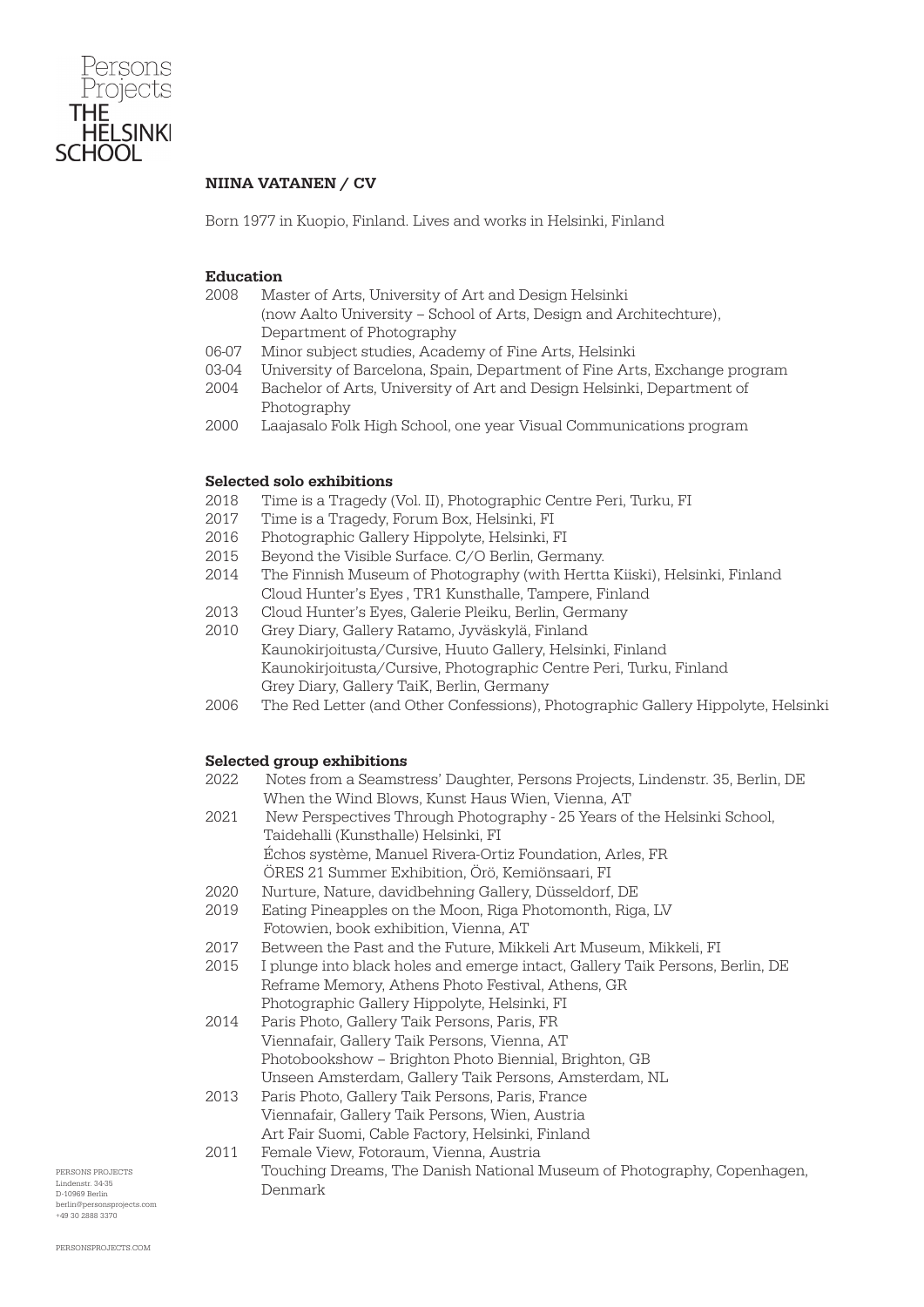

| 2010 | Daegu Photo Biennale, Daegu, South Korea<br>Art Fair Suomi, Cable Factory, Helsinki, Finland |
|------|----------------------------------------------------------------------------------------------|
|      | Photography and Video NOW, Helsinki Art Museum Meilahti, Helsinki, Finland                   |
| 2009 | Helsinki School, Loft Project ETAGI, St Petersburg, Russia                                   |
|      |                                                                                              |
|      | Like a Thief in the Night, The Town Museum of Jakobstad, FInland                             |
| 2008 | Rose Boréal, Palais des Beaux Arts de Lille, France                                          |
|      | Art Fair Suomi, Cable Factory, Helsinki, Finland                                             |
|      | Like a Thief in the Night, Gallery Elverket, Tammisaari, Finland                             |
|      | Masters of Arts, University of Art and Design Helsinki, Finland                              |
|      | Rose Boréal - Photographies de l'Ecole d'Helsinki, Paris, France                             |
| 2007 | Paris Photo, Gallery TaiK, France                                                            |
|      | Art Forum Berlin 2007, Gallery TaiK, Germany                                                 |
|      | Helsinki School, The Finnish Museum of Photography, Finland                                  |
|      | Uutuus - Nyhet!, Häme-Gallery, Lahti, Finland                                                |
| 2006 | Passing Energy, Eerikinkatu open-air gallery, Helsinki, Finland                              |
| 2004 | Artist in the Picture, Museum of Contemporary Art Kiasma, Helsinki, Finland                  |
| 2003 | The Black Jovos meet Stereo Kerava, Kerava Museum of Art, Kerava, Finland                    |
|      | Black Jovos, Gallery Myymälä 2, Helsinki, Finland                                            |
| 2002 | Kärpäspaperi, Media Centre Lume, Helsinki, Finland                                           |

## **Grants**

Finnish Cultural Foundation Finnish Cultural Foundation/Uusimaa Regional fund Frame Visual Art Finland Kone Foundation The Paulo Foundation City of Helsinki The Finnish Art Association, Grant for Young Artists Arts Promotion Centre Finland Arts Council of Uusimaa Arts Council of Finland University of Art and Design Helsinki University of Art and Design Helsinki, Research Institute University of Art and Design Helsinki, International Affairs Centre

### Publications and Articles

- 2019 Time Atlas, monograph, Kehrer Verlag, Germany
- 2019 The Helsinki School, The Nature of Being, Vol. 6, Hatje Cantz, Germany
- 2019 Transeurope Magazine, 31 European photographers
- 2018 Tiheä hetki The Yearbook of Finnish Photography, Musta Taide, Finland
- 2015 Artinvestor 02/15, text by Valerie Präkelt
- 2014 Archive Play, Kehrer Verlag, Germany
- 2014 DU magazine # 849 | September 2014, text by Andréa Holzherr
- 2014 Unseen Magazine, text by Caroline von Courten
- 2014 The Helsinki School, From the Past to the Future, Hatje Cantz, Saksa
- 2013 A Room's Memory / Huoneen muisti, monograph, Kehrer Verlag, Germany
- 2011 The Helsinki School Vol. 4, A Female View, Hatje Cantz, Germany
- 2010 4. Europäischer Monat Der Fotografie Berlin, Kulturprojekte Berlin GmbH
- 2009 The Helsinki School Vol. 3, Hatje Cantz, Germany
- 2008 Rose Boréal: Photographies de l'Ecole d'Helsinki, ENSBA , France
- 2008 Kuin varas yöllä –exhibition catalogue, Proartibus, Helsinki
- 2008 Masters of Arts 2008 –exhibition catalogue, University of Art and Design Helsinki

PERSONS PROJECTS Lindenstr. 34-35 D-10969 Berlin berlin@personsprojects.com +49 30 2888 3370